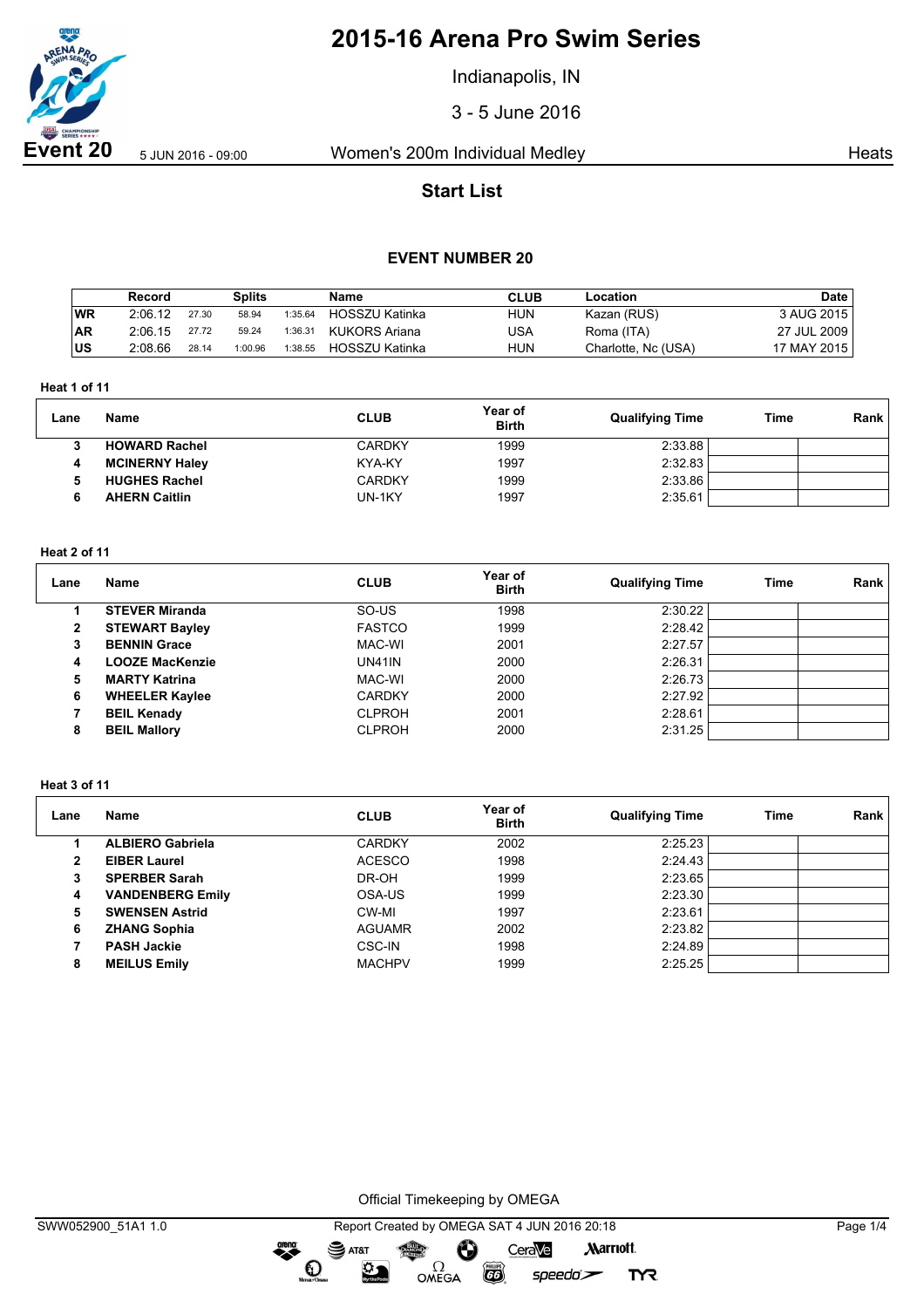

Indianapolis, IN

3 - 5 June 2016

**Event 20** 5 Jun 2016 - 09:00 Women's 200m Individual Medley Heats

# **Start List**

### **EVENT NUMBER 20**

**Heat 4 of 11**

| Lane | Name                   | <b>CLUB</b>   | Year of<br><b>Birth</b> | <b>Qualifying Time</b> | Time | Rank |
|------|------------------------|---------------|-------------------------|------------------------|------|------|
|      | <b>ROBERTSON Katie</b> | <b>SCOTUS</b> | 2001                    | 2:22.67                |      |      |
| 2    | <b>FREEMAN Sandra</b>  | UN01CO        | 1998                    | 2:22.56                |      |      |
| 3    | <b>UNICOMB Jessica</b> | WA-WI         | 1997                    | 2:02.26                |      |      |
| 4    | <b>MASON Zorryonna</b> | <b>CARDKY</b> | 2000                    | 2:01.70                |      |      |
| 5    | <b>SAMPAIO Manuela</b> | UN-1KY        | 1996                    | 2:01.97                |      |      |
| 6    | <b>LONG Graceanne</b>  | UN-1KY        | 1996                    | 2:02.44                |      |      |
|      | <b>LAWRENCE Micah</b>  | UN-1NC        | 1990                    | 2:22.57                |      |      |
| 8    | <b>JAMES Lauren</b>    | UN-1KY        | 1996                    | 2:22.90                |      |      |

#### **Heat 5 of 11**

| Lane | Name                     | <b>CLUB</b>   | Year of<br><b>Birth</b> | <b>Qualifying Time</b> | Time | Rank |
|------|--------------------------|---------------|-------------------------|------------------------|------|------|
|      | <b>SELLERS Alexandra</b> | UN-1KY        | 1995                    | 2:22.41                |      |      |
| 2    | <b>KITCHEL Taite</b>     | <b>BA-IN</b>  | 1997                    | 2:21.89                |      |      |
| 3    | <b>BELLI Morgan</b>      | <b>KYA-KY</b> | 1995                    | 2:21.81                |      |      |
| 4    | <b>SARAZEN Kyra</b>      | IA-IN         | 1997                    | 2:21.81                |      |      |
| 5    | <b>PASH Kelly</b>        | <b>CSC-IN</b> | 2001                    | 2:21.81                |      |      |
| 6    | <b>BAKER Hannah</b>      | <b>MACHPV</b> | 1998                    | 2:21.82                |      |      |
|      | <b>MATSUMURA Rachel</b>  | <b>IST-IN</b> | 1996                    | 2:21.92                |      |      |
| 8    | <b>SMITH Nicole</b>      | IA-IN         | 1997                    | 1:59.96                |      |      |

#### **Heat 6 of 11**

| Lane           | Name                        | <b>CLUB</b>   | Year of<br><b>Birth</b> | <b>Qualifying Time</b> | Time | Rank |
|----------------|-----------------------------|---------------|-------------------------|------------------------|------|------|
|                | <b>DAHLGREN Kylie</b>       | <b>UMIZMV</b> | 1997                    | 2:21.67                |      |      |
| $\overline{2}$ | <b>HAMMOND Brittany</b>     | PCS-FG        | 1995                    | 2:21.19                |      |      |
| 3              | <b>FORZLEY Elise</b>        | <b>FASTCO</b> | 1998                    | 2:20.97                |      |      |
| 4              | <b>VONDERHAAR Madeleine</b> | <b>CLPROH</b> | 1998                    | 2:20.84                |      |      |
| 5              | <b>SMITH Amanda</b>         | <b>CLPROH</b> | 1998                    | 2:20.88                |      |      |
| 6              | <b>COOK Reagan</b>          | <b>IST-IN</b> | 1996                    | 2:21.17                |      |      |
|                | <b>RAJIC Ema</b>            | <b>HEATIL</b> | 2000                    | 2:21.26                |      |      |
| 8              | <b>PAINTER Kathryn</b>      | KYA-KY        | 1997                    | 2:21.67                |      |      |

Official Timekeeping by OMEGA

dreng:

 $\mathbf{O}$ 

 $\mathfrak{D}$ 

SWW052900\_51A1 1.0 Report Created by OMEGA SAT 4 JUN 2016 20:18 Page 2/4SAT&T CeraVe **Marriott** Ô OMEGA

 $\overline{G}$ 

 $speedo$ 

**TYR**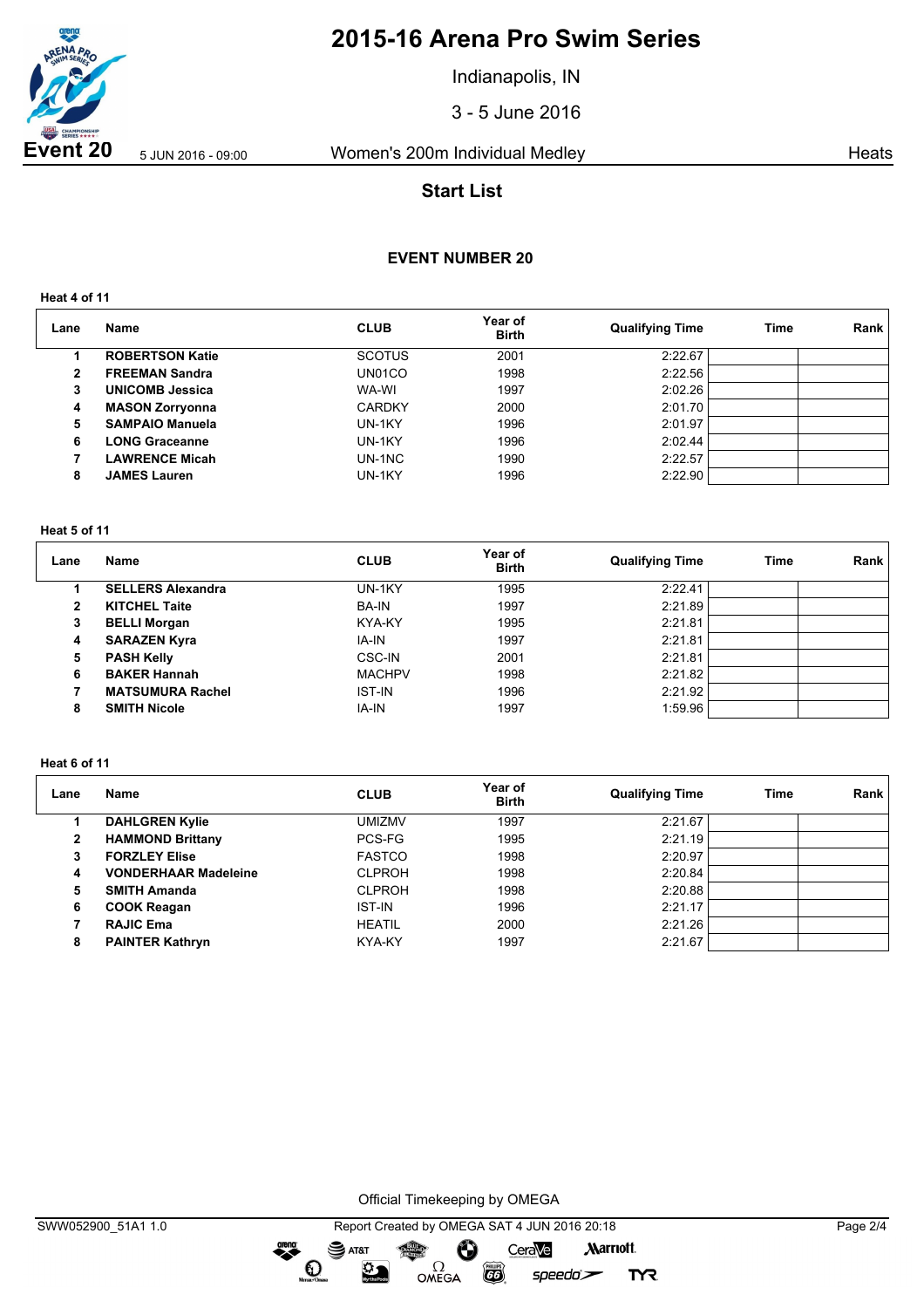

Indianapolis, IN

3 - 5 June 2016

**Event 20** 5 Jun 2016 - 09:00 Women's 200m Individual Medley Heats

# **Start List**

## **EVENT NUMBER 20**

**Heat 7 of 11**

| Lane | Name                   | <b>CLUB</b>   | Year of<br><b>Birth</b> | <b>Qualifying Time</b> | <b>Time</b> | Rank |
|------|------------------------|---------------|-------------------------|------------------------|-------------|------|
|      | <b>MCCANN Carolyn</b>  | CW-MI         | 1995                    | 2:20.36                |             |      |
| 2    | <b>DEBRUYN Kira</b>    | <b>BUZZGA</b> | 1996                    | 2:20.30                |             |      |
| 3    | <b>KENDZIOR Alina</b>  | UN-1KY        | 1998                    | 2:19.90                |             |      |
| 4    | <b>POSTOLL Rebecca</b> | CW-MI         | 1997                    | 2:19.84                |             |      |
| 5    | <b>RUIU Chiara</b>     | UN01GA        | 1992                    | 2:19.89                |             |      |
| 6    | <b>KOVAC Bailey</b>    | <b>FASTCO</b> | 1998                    | 2:20.15                |             |      |
|      | <b>GORMLEY Isabel</b>  | <b>AGUAMR</b> | 2002                    | 2:20.32                |             |      |
| 8    | <b>BROWN Cameron</b>   | LAK-KY        | 1997                    | 2:20.75                |             |      |

#### **Heat 8 of 11**

| Lane         | Name                       | <b>CLUB</b>   | Year of<br><b>Birth</b> | <b>Qualifying Time</b> | <b>Time</b> | Rank |
|--------------|----------------------------|---------------|-------------------------|------------------------|-------------|------|
|              | <b>CREW Kendra</b>         | KYA-KY        | 1994                    | 2:19.25                |             |      |
| $\mathbf{2}$ | <b>ALEXANDER Bridgette</b> | KYA-KY        | 1996                    | 2:18.96                |             |      |
| 3            | <b>ROSS Katharine</b>      | <b>UMIZMV</b> | 1995                    | 2:18.81                |             |      |
| 4            | <b>YEO Samantha</b>        | CW-MI         | 1997                    | 2:18.77                |             |      |
| 5            | <b>NERO Bailey</b>         | AU-SE         | 1997                    | 2:18.80                |             |      |
| 6            | <b>BURCHILL Sammie</b>     | CSC-IN        | 1999                    | 2:18.86                |             |      |
|              | <b>LISY Sam</b>            | <b>IST-IN</b> | 1995                    | 2:19.06                |             |      |
| 8            | <b>LOHMAN Kennedy</b>      | LAK-KY        | 1998                    | 2:19.53                |             |      |

#### **Heat 9 of 11**

| Lane | Name                      | <b>CLUB</b>   | Year of<br><b>Birth</b> | <b>Qualifying Time</b> | Time | Rank |
|------|---------------------------|---------------|-------------------------|------------------------|------|------|
|      | <b>DAVIES Ann</b>         | KYA-KY        | 1996                    | 2:18.09                |      |      |
|      | <b>SEIDT Asia</b>         | LAK-KY        | 1997                    | 2:17.21                |      |      |
| 3    | <b>FORDE Brooke</b>       | LAK-KY        | 1999                    | 2:14.36                |      |      |
| 4    | <b>HARVEY Mary-Sophie</b> | <b>CNSJUS</b> | 1999                    | 2:12.37                |      |      |
| 5    | <b>RAAB Meaghan</b>       | NAC-SE        | 1996                    | 2:13.35                |      |      |
| 6    | <b>KUKURUGYA Hannah</b>   | <b>CPSCIN</b> | 1998                    | 2:16.21                |      |      |
|      | <b>BARTEL Zoe</b>         | <b>FASTCO</b> | 2000                    | 2:17.54                |      |      |
| 8    | <b>COTTRELL Andrea</b>    | UN-1KY        | 1995                    | 2:18.41                |      |      |

Official Timekeeping by OMEGA

dreng: